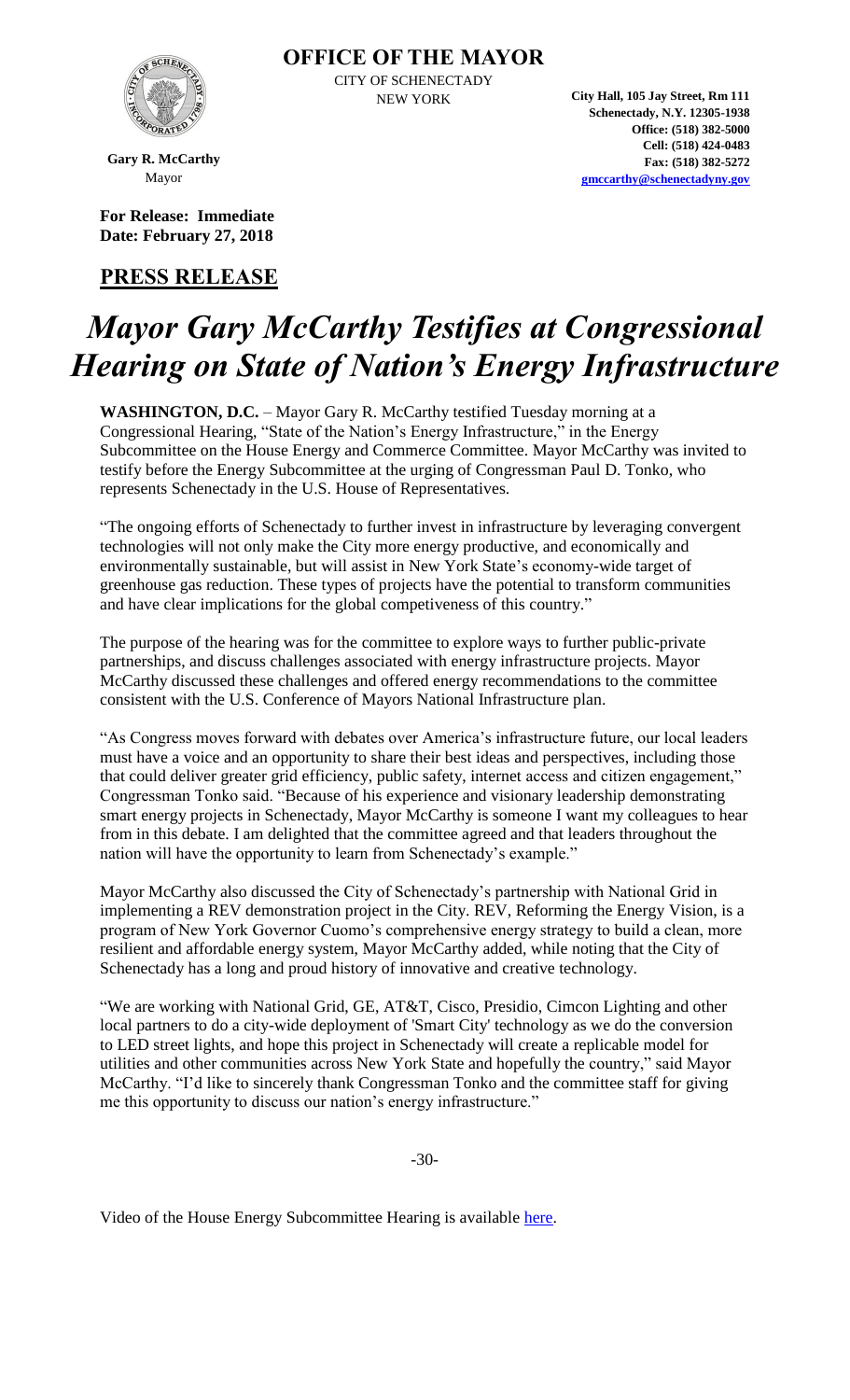### **Mayor Gary R. McCarthy**

**City of Schenectady, New York**

**Testimony - February 27, 2018 10:00a.m. - 2123 Rayburn House Office Building State of the Nation's Energy Infrastructure Subcommittee on Energy U.S. House of Representatives Committee on Energy and Commerce**

 Chairman Upton, Ranking Member Rush, distinguished Members of the Committee and NY-20th District Congressman Tonko. I thank you for the opportunity to appear before you today.

 While I'm the Mayor of the City of Schenectady and serve in the leadership of the New York Conference of Mayors, I want to make available to you the resources and staff of the US Conference of Mayors under the capable leadership of the Conference President, New Orleans Mayor Mitch Landrieu and Executive Director Tom Cochran. The Conference team is ready and able to assist you in research, identifying problems and opportunities, in adoption of a national energy infrastructure policy and the appropriate budgetary support to ensure the successful implementation of that policy.

 We live in an exciting time, one of rapid change, the time of disruptive technologies, a time of great opportunity.

 The City of Schenectady has a long and proud history of innovative and creative technology. Thomas Edison founded the General Electric Company in our city over 125 years ago. X-ray technology was developed in Schenectady, the 1st television broadcast occurred in our community, large steam turbine , many world changing products and technologies have their roots in Schenectady.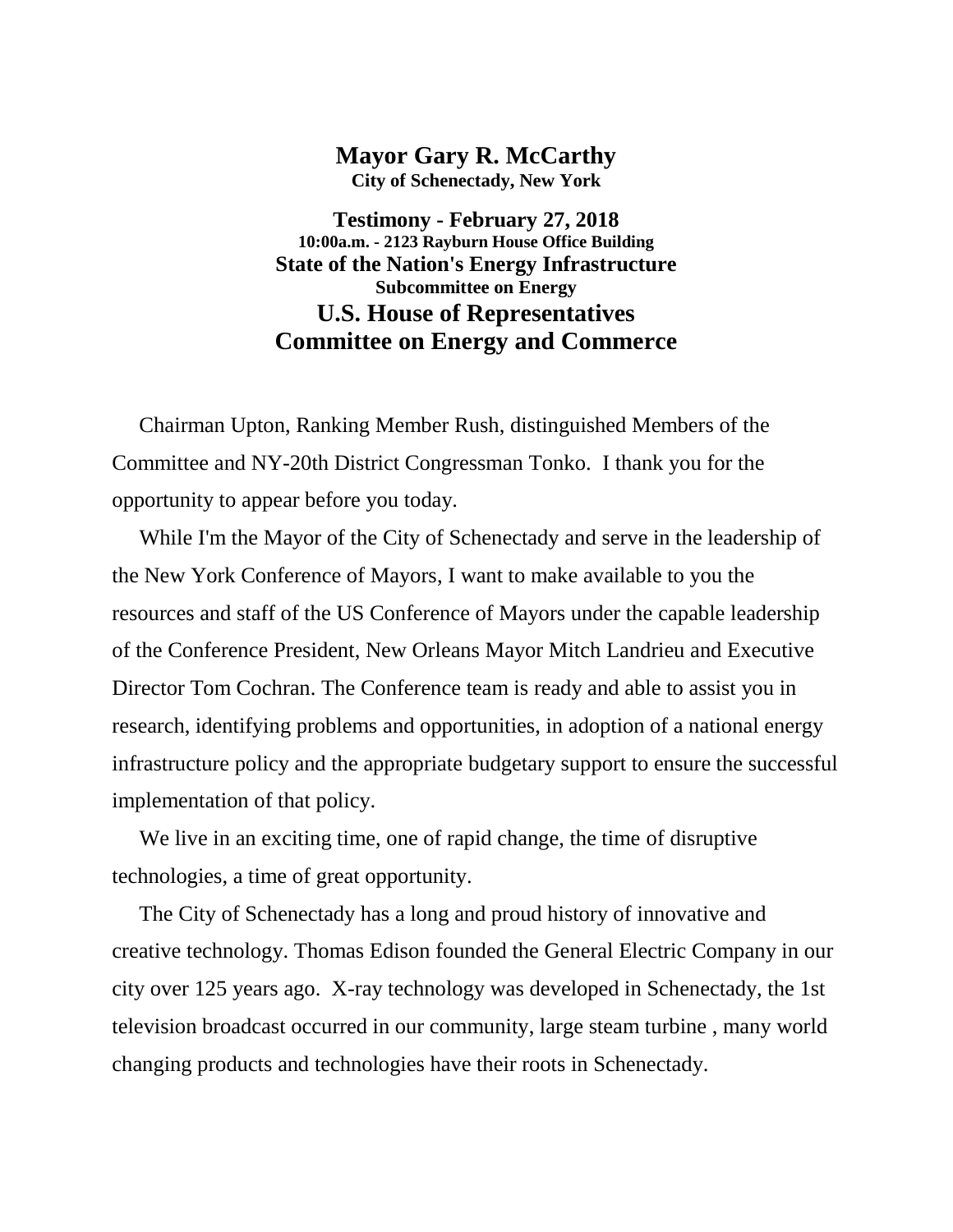Today some of the most valuable real estate in Schenectady and communities across the country are our light poles. The conversion of conventional street lights to LED fixtures is happening everywhere. It makes sense, there is an immediate savings of over 50% in electrical costs. But what we are doing in Schenectady and in some communities across the country is looking at the opportunity to add additional features, sensor based technologies, to the light pole when the conversion to LED fixtures is happening.

 Environmental Sensors - temperature - precipitation, device based utility grade meters - this will allow different owners to place devices on a light pole and pay for the electricity used by just their device, Optical Sensors - deterrence & documentation for policing - traffic & pedestrian analytics - dimming controls for additional electricity savings, Acoustic Sensors, Wi-Fi and cellular communication protocols are just a few of the possible additions to a standard light pole. These devices will enable better and more cost effective delivery of municipal services, valuable exchange of data & information, improved educational opportunities within our city school district and help with cost containment in providing health care.

 Schenectady is partnering with National Grid, our local utility, in implementing a REV demonstration project in our city. REV is Reforming the Energy Vision a program of New York Governor Cuomo's comprehensive energy strategy to build a clean, more resilient and affordable energy system.

 We are working with National Grid, GE, AT&T, Cisco, Presidio, Cimcon Lighting and other local partners to do a city wide deployment of 'Smart City' technology as we do the conversion to LED lights.

 We hope the National Grid project in Schenectady will create a replicable model for utilities and other communities across New York State and hopefully the country.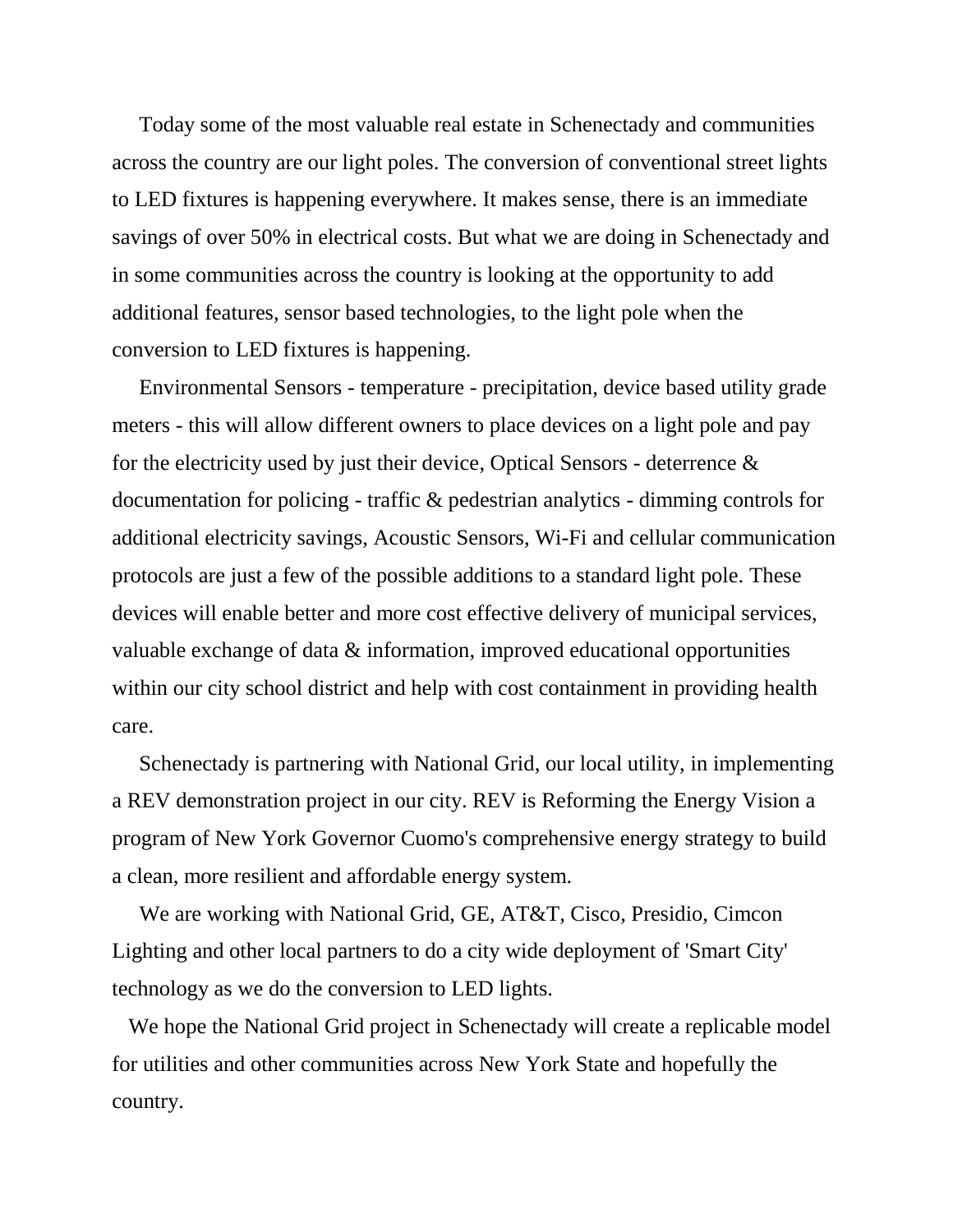The ongoing efforts of Schenectady to further invest in infrastructure by leveraging convergent technologies: including distributed generation resources, intelligent services, buildings and the electrification of transport. Will not only make the City more energy productive, economically & environmentally sustainable, but will assist in New York State its individually adopted economywide target of 80% greenhouse gas emission reduction by 2050, 80 x 50 (from a 1990 baseline).

 The 80 x 50 challenge is a significant goal and will require fundamental changes, which means that the early cost savings and sustainable applications of Schenectady & National Grid's initiatives could serve as a model for other communities and utilities.

 This type of project has the potential to transform communities and has clear implications for the global competiveness of this country. But it is based on a stable and adaptable electric grid.

 There are many components of 'Smart City' or Smart Grid projects that are selffinancing – the conversion to LED light fixtures is a clear example. Some lend themselves to partnerships between utilities, communities and companies, to public WiFi in commercial areas. Others like upgrading utility resiliency to deal with physical and cyber attacks, electromagnetic pulses, economic warfare or proof of concept for emerging or yet to be developed concepts or technologies will likely require 100% funding from the federal government.

 Mr. Chairman I again thank you for the opportunity to be here and look forward to the committees questions.